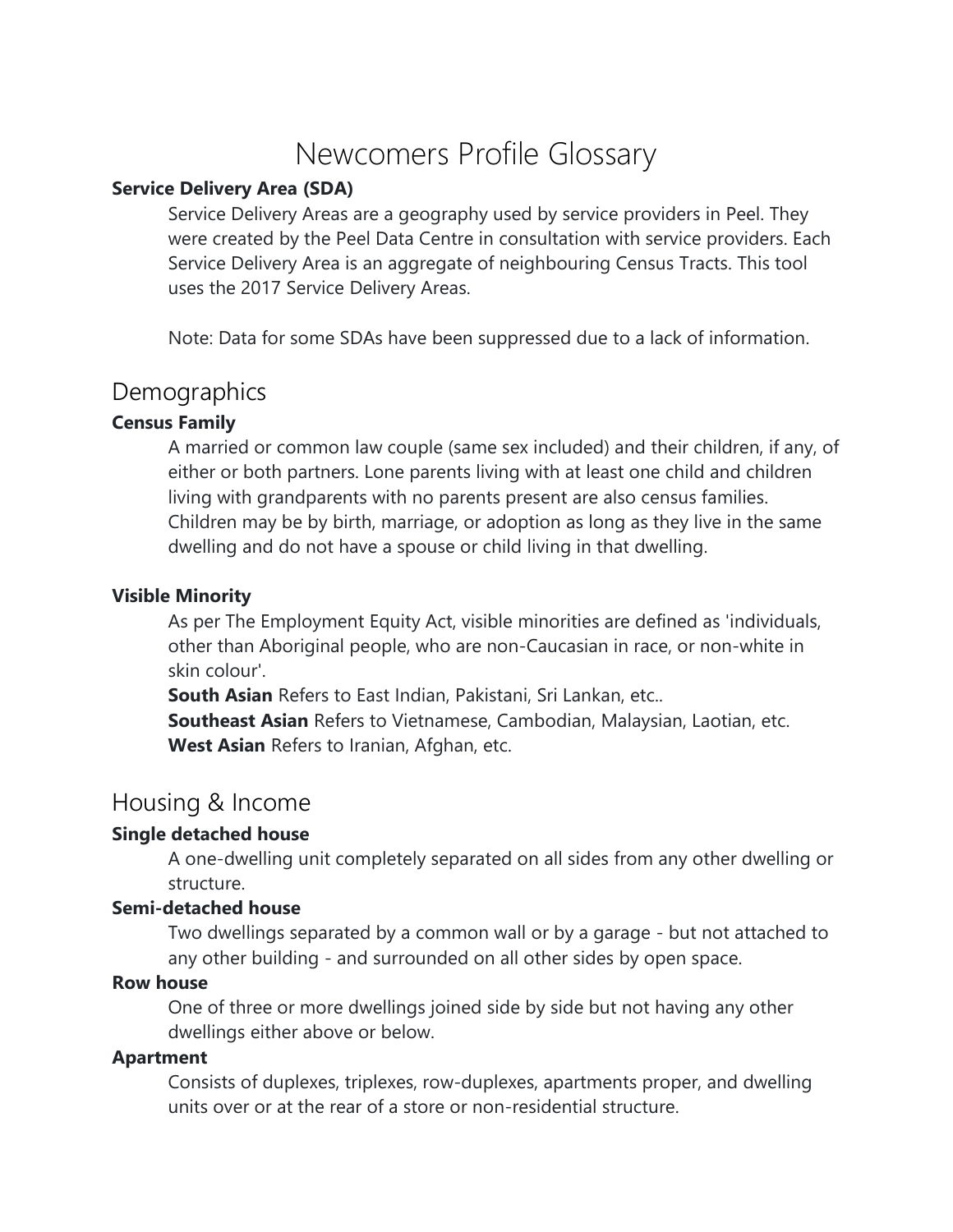### **Low Income Measure (LIM-AT)**

Statistics Canada used the After-Tax Low Income Measure as an indicator of those with low income. The LIM-AT identifies various households with an aftertax income lower than 50% of the median national income for all families in a given year. This is not a poverty rate.

### **Shelter-Cost-To-Income Ratio**

Refers to the proportion of average monthly 2015 total household income, which is spent on owner's major payments (in the case of owner-occupied dwellings) or on gross rent (in the case of tenant-occupied dwellings). Expenses include month rent (for tenants) or mortgage payments, property taxes and condominium fees (for owners), and the cost of electricity, heat, municipal services, etc.

## Employment

### **Labour force**

Residents that are in the labour force are those individuals that are either employed or are actively looking for work (unemployed). Individuals that are not in the labour force are people that are 15 years old to 65 years old and are not actively looking for work.

**Participation Rate** Measures the total labour force (comprised of those who are employed and unemployed, combined) expressed as a percentage of the population aged 15 years and older.

**Employment Rate** Measures the number of employed individuals expressed as a percentage of the population aged 15 years and older.

**Unemployment Rate** Measures the number of unemployment expressed as a percentage of the total labour force (employed and unemployed).

# Mobility & Migration

### **Mobility status**

Refers to the status of a person with regard to the place of residence on Census day (May 10, 2016) in relation to the place of residence on the same date five years earlier.

**Non-movers** Persons who lived in the same residence on the reference day as on the same date five years earlier.

**Non-migrants** are movers who lived in the same census subdivision on the reference day as on the same date five years earlier.